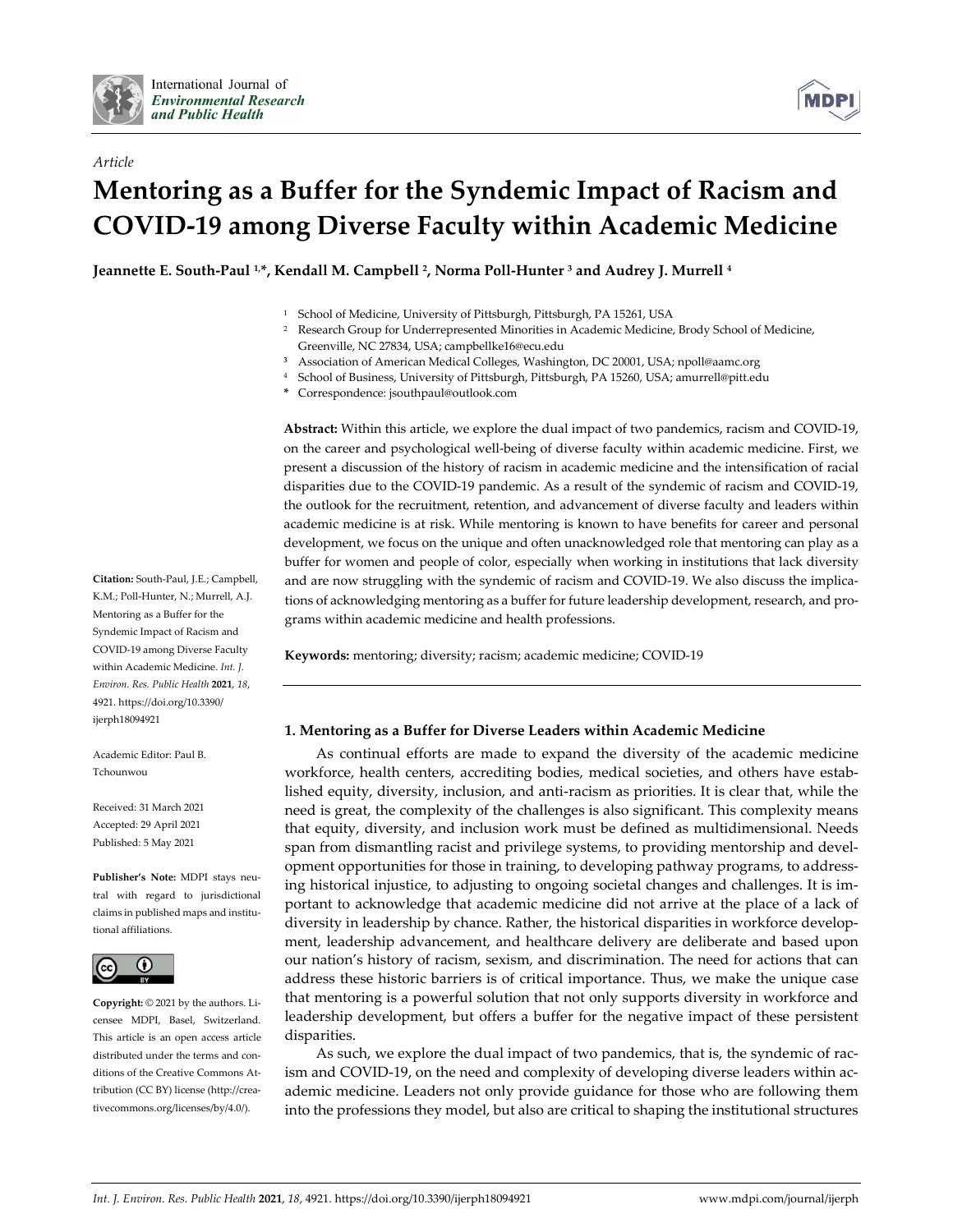themselves. We offer mentoring as a solution to the existing challenges of a lack of diversity within academic medicine and the unique challenges for underrepresented racial and ethnic minority (URM) faculty. Underrepresented racial and ethnic minority communities include individuals who are Black or African American, Latinx (including those who identify as Hispanic or Latino), American Indian or Alaska Native, and Native Hawaiian and Other Pacific Islander. While mentoring has been shown to have benefits for career and personal development, we focus on the unique and often unacknowledged role that mentoring plays as a buffer for women and people of color, particularly for institutions that lack diversity. The unique challenges caused by this syndemic make the need for organization-sponsored programming even more urgent within academic medicine and health professions.

#### **2. Challenges of the Racism Pandemic**

Racism is a foundation of discrimination, and manifests through the enablement and propagation of systems that advantage some and disadvantage others [1]. This includes aversive racism, defined as a subtle, indirect, and unconscious form of bias, but it is also conceptualized as the rationalization of discriminatory actions by majority individuals who see themselves as fair and egalitarian [2]. Recent attention has also focused on the negative impact of racialized trauma that is specific to and a consequence of anti-black racism [3]. The impact of racism in combination with persistent sexism has produced a double impact for black women in academic medicine [4]. Racism, which is now considered a public health crisis, has influenced the focus of education and training, how populations are viewed and treated, and policies and practices, and thus has facilitated health disparities [5–7]. Academic medicine is not immune to acts of racism, historically and currently, and these acts influence the development of a diverse workforce. Historians attribute some of the disproportionately low numbers of Black physicians in US medical schools to the early twentieth century Flexner Report that laid the framework for modern medical education. The education specialist selected by the Carnegie Foundation and the American Medical Association (AMA), Abraham Flexner, reviewed all 155 medical schools in the US and Canada and published the findings in 1910 that provided criteria to standardize and improve medical schools [8].

However, these earlier recommendations resulted in the closing of many under-resourced institutions. Only 66 medical schools remained by 1923, as well as only two of seven existing Black medical schools. African Americans were 2.5% of US physicians in 1910, but had decreased to 2.2% in 2008 before increasing to approximately 5% of the workforce today [9]. In the early to mid-1960′s, federal policies were initiated to address health profession shortages to include the passage of the Health Professions Educational Assistance Act of 1963 [10]. As part of the Comprehensive Health Manpower Training Act of 1971, the Special Health Careers Opportunity Grant (SHCOG) Program (later to become the Health Careers Opportunity Program) was implemented in 1972 [11]. While the Health Career Opportunity Programs (HCOPs) have been a major catalyst for increasing diversity in the health professions, the impact has been slow, especially in diversifying leadership roles within academic medicine and health professions.

Within medicine, Nickens (1994) delineated efforts to increase diversity in three phases: Phase 1 as reflective of the social activism in the late 1960′s to mid-1970′s; Phase 2 from 1974–1990, described as a period of stagnation; and Phase 3, starting with a call to action marked by the Association of American Medical Colleges (AAMC) national initiative in 1990 called Project 3000 by 2000. Project 3000 by 2000 created a target to matriculate 3000 underrepresented minority medical students by the year 2000 through efforts promoted by the AAMC and implemented by individual medical schools in their communities. However, many efforts in the 1990′s were thwarted by aggressive campaigns to discredit and dismantle affirmative action state by state. There was then a resultant plunge in the modest gains in diversity that had been achieved in prior years. More recent calls for diversity are focused on the multiple benefits derived from having diverse classrooms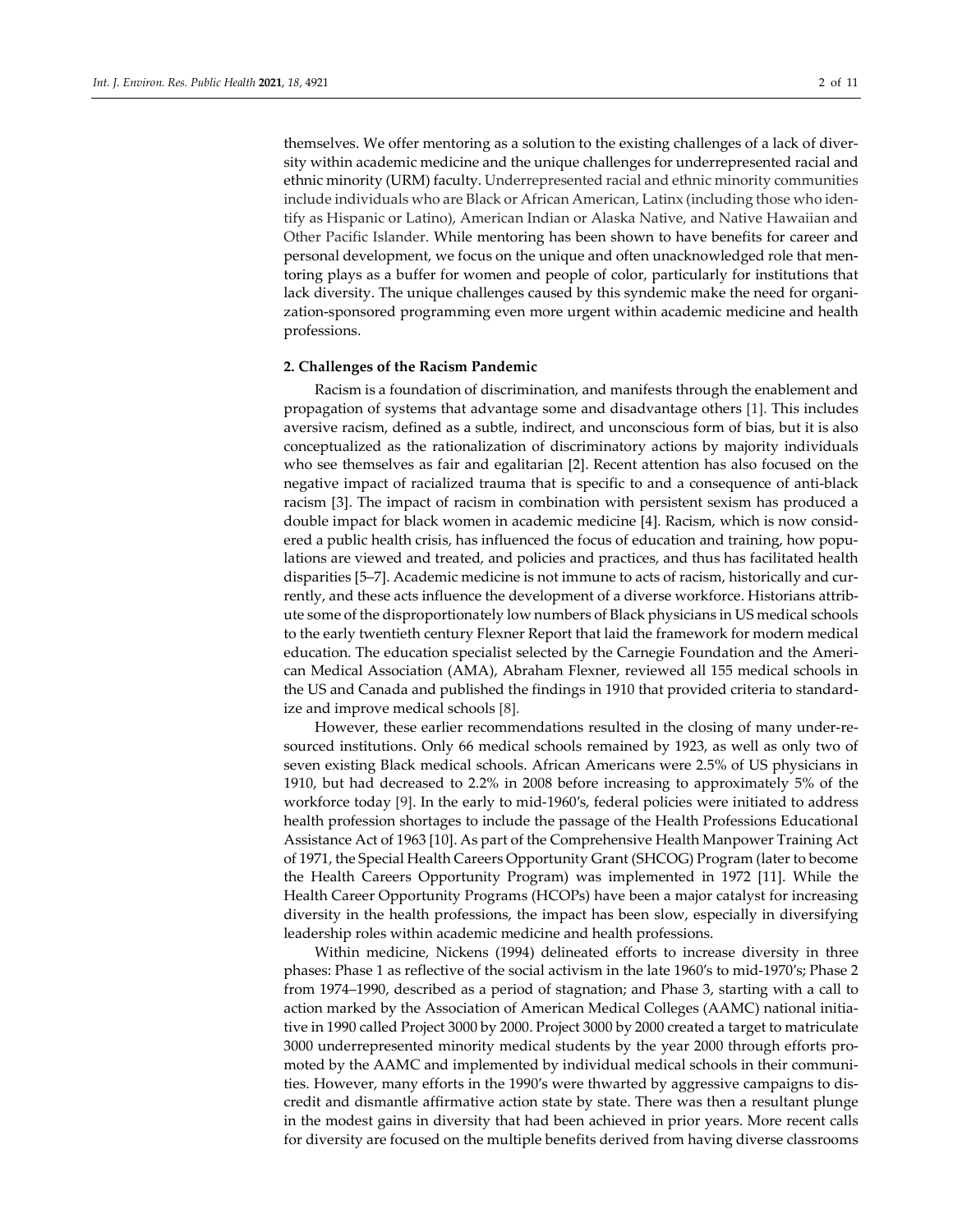and working environments [12–17]. This includes research focused on physician workforce diversity that is associated with increased access to care, in particular, for underserved communities, increased patient adherence to treatment, and patient satisfaction with care [18–22].

#### **3. Challenges of the COVID-19 Pandemic**

History provides perspective, but the current urgency for increasing the representation of Black/African American, American Indian and Alaska Native, and Latinx physicians and scientists is underscored by the recent COVID-19 pandemic. Although broad segments of the nation have experienced COVID-19 cases, racial/ethnic minority communities have been devastated by this pandemic: more than 50 percent of those hospitalized and a significant percent of those requiring intensive care have been people of color [23]. Defeating SARS-CoV-2 requires the most diverse group of intellectuals and clinicians to effect change [24]. Furthermore, the pandemic of anti-Black violence has gripped dozens of communities inciting collective action to seek racial justice, particularly the availability of medical treatments, vaccines, and culturally sensitive approaches to engaging communities of color.

The effects of COVID-19 on health profession education have not been as widely shared in the literature. It is likely that these effects will become even more evident as the vaccination process is implemented and there is better virus control. COVID-related United States Medical Licensure (USMLE) exam testing irregularities, including cancellations, closed facilities, and poor communication, have imposed additional unwanted stressors on many students before and during testing. Major problems have occurred related to the three-step process for medical students to apply and prepare for the first US-MLE examination, including changing testing dates and adjustments of arrangements to travel to distant sites to sit for the exam. In addition, as medical schools have shifted curricula to balance curricular learning objectives, and the AAMC has made suggestions for keeping learners safe while meeting learning objectives, students have faced rapidly changing, unpredictable schedules filled with uncertainty. Lastly, the urgencies of managing the health, workforce, and economics of the COVID pandemic on health systems and communities have reduced the focus of senior leadership on the needs of URM faculty and learners, contributing to the persistence of healthcare inequities and distrust of the medical profession [25].

These complex and devasting factors call for greater attention to diversity and inclusion to address the impact of the COVID-19 pandemic not only within healthcare systems, but also within the development of diverse providers and leaders within academic medicine. This need is underscored by multiple studies documenting the extent of distrust of the healthcare establishment in general and persistent healthcare disparities. The value of having more diverse clinicians to help reveal the complexities of this pandemic, as well as to care for the population disproportionately affected, cannot be questioned [26].

#### **4. The Need for URM Faculty and Leaders within Academic Medicine**

Both system-wide and organizational level interventions are needed to increase the numbers of URM faculty in medicine and especially within leadership ranks. While our focus is primarily on cultivating diverse leaders within academic medicine, this cannot be examined independently from addressing the issues of diversity with academic medicine faculty as the pipeline to leadership ranks. The presence of a diverse faculty and leaders is critical for advancing medical education, research, and clinical care. However, continued efforts are necessary to increase faculty and leadership diversity in academic medicine [27]. For example, in 2003, faculty who were reported as Black/African American, American Indian or Alaska Native, Native Hawaiian or Pacific Islander, or Hispanic/Latino alone represented 7% of full-time faculty at MD-granting institutions [28]. Despite the growth of medical schools, they only represent 7.3% of full-time faculty in 2020. URM faculty are also less likely to be represented at the associate and professor levels compared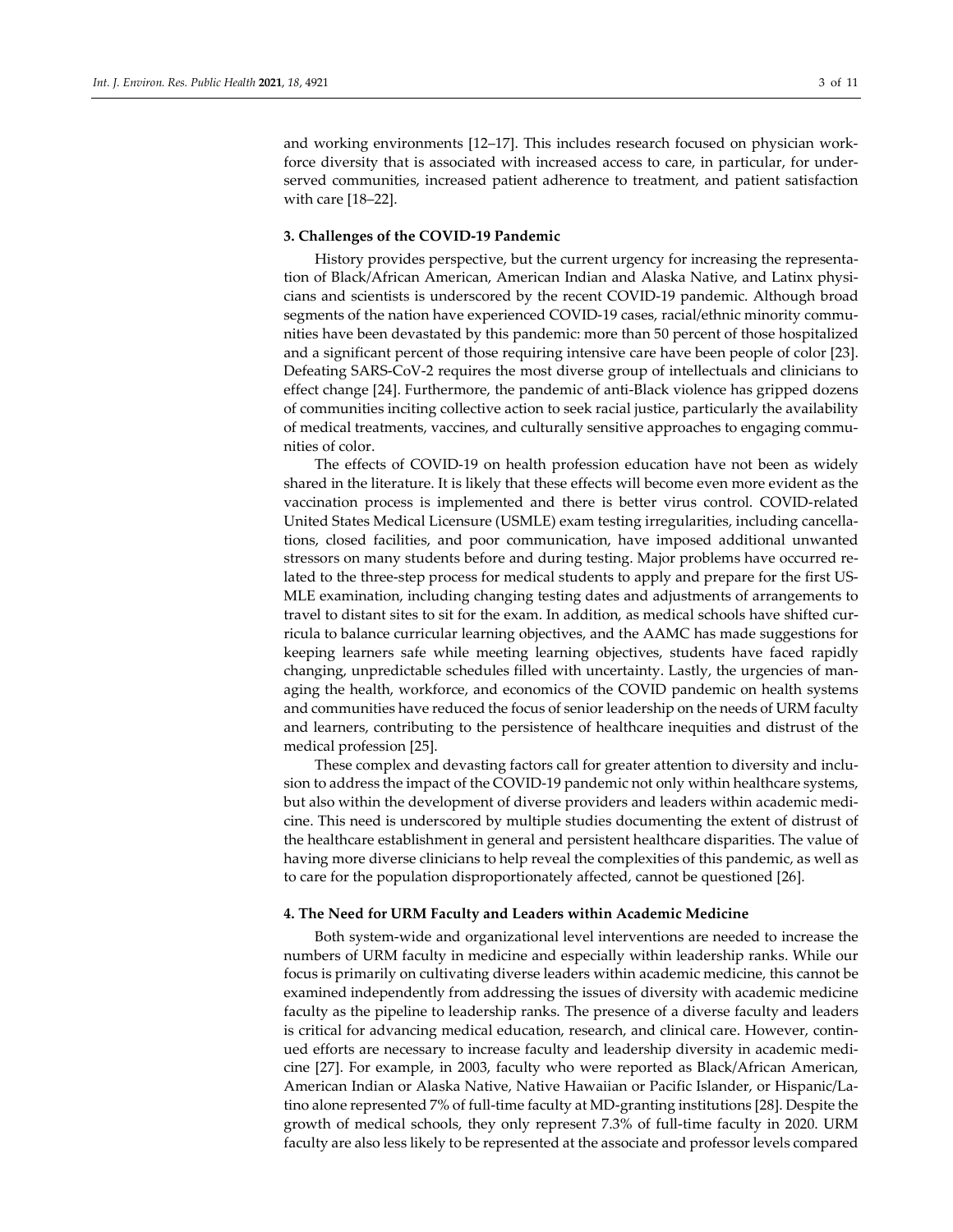to their White counterparts [29]. Among the permanent, interim, or acting department chairs at MD-granting institutions in 2020, 4% were reported as Black/African American, 3.5% as Hispanic/Latino, 0.1% as American Indian and Alaska Native, and 0.06% as Native Hawaiian or Other Pacific Islander. When removing the four HBCU medical schools and the four medical schools in Puerto Rico, the data on URM representation is even more stark [30,31].

Overall, the lack of diversity across faculty ranks and leadership threatens our ability to create more inclusive education, enriched learning, and training environments [32]. For example, faculty diversity within higher education has been associated with exposure to a broader range of teaching strategies to include more interactive, cooperative pedagogy with less lecture-based learning, and the inclusion of curricular content focused on racial and ethnic or gender issues [33]. Faculty of color were reported to interact more frequently with students compared to White faculty, and increased faculty diversity contributed to greater use of effective educational practices [34]. More recent data also show that faculty diversity was related to increased graduation rates among underrepresented minority students at the baccalaureate level.

A residency program's ability to attract diverse resident physicians may also be influenced by the extent of its program diversity. One study found that resident and faculty URM representations were correlated [35]. In another study, women who attended medical school with higher numbers of orthopedic female faculty and residents were more likely to apply for a residency in orthopedics—a specialty that has had an extremely low representation of women [36]. While recruitment efforts have shown modest benefits, the use of formal mentoring programs has consistently shown a positive impact on a range of diversity and organizational outcomes [37].

Despite the benefits of faculty diversity in the classroom and in clinical training, the representation, progress, and advancement of URM faculty in medicine has been encumbered by several factors, including limited access to mentors, sponsors, and role models [38]; reported experiences of discrimination [39]; and the isolation and absence of inclusive academic cultures [40]. In addition, they are often burdened by requests to serve in other roles to support diversity-related initiatives. Often as one of few URM faculty, they may struggle with their orientation to serve and the lack of formal recognition within the promotion process for these efforts. These negative experiences also influence the recruitment and advancement of URM faculty in academic medicine [41]. Research shows that racial and ethnic minority faculty at the assistant and associate levels are more likely to leave academic medicine compared to their White counterparts, and to leave sooner, limiting their access to leadership ranks [42].

To address the unique experiences of racial and ethnic minority faculty, academic health centers have developed a range of programs to support professional and career development [43]. Interventions to help racial and ethnic minority faculty navigate and overcome gratitude and minority taxes to promote their recruitment and retention in healthcare are essential for diversity and inclusion efforts. While not promoted into leadership ranks, the gratitude tax is manifested as a loyalty of URM faculty to their institution, where they may be undervalued and underappreciated [44]. This loyalty may cause them to forego a promotion or advancement at another institution, because they are thankful to have a job at their current institution [45]. The minority tax includes racism, lack of faculty development, lack of mentorship, isolation, and an often solitary focus on disparities without peer support. This tax contributes to racial and ethnic minority faculty leaving academic medicine. To address these challenges, and to achieve needed interventions, mentorship and sponsorship are needed to assure that diverse academic leaders are realizing their full potential in a place where they can thrive [46].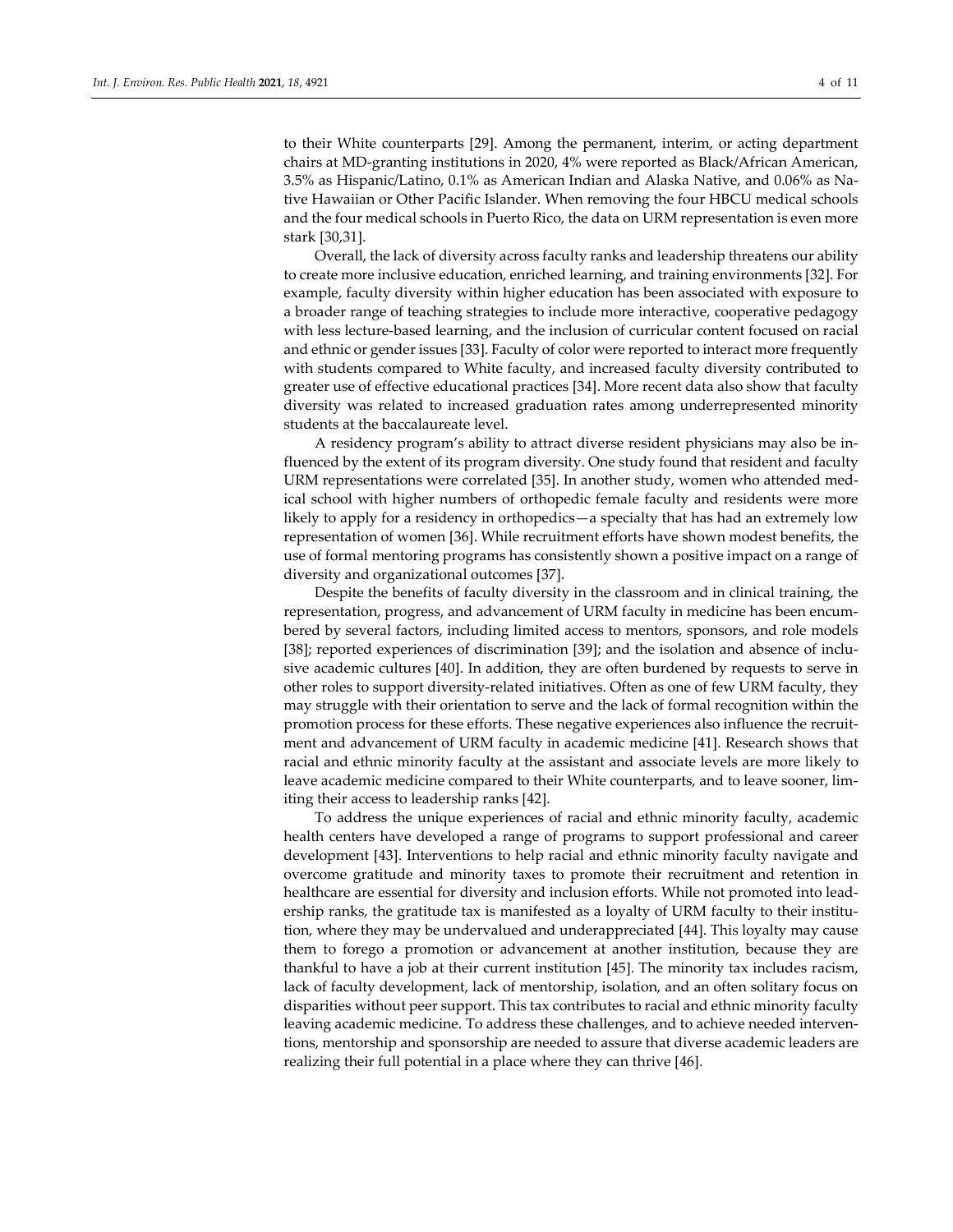#### **5. The Importance of Mentoring within Academic Medicine**

Mentoring within medical and healthcare professions has been shown to impact career choice, personal development, research productivity, and career advancement [47]. There is little debate over the importance of mentoring programs within academic medicine; however, questions remain over the most effective aspects of program design, program delivery, and evaluation metrics [48]. Most systematic reviews of the existing literature find that mentoring produces faculty who are more productive, promoted more quickly, and more likely to stay in their academic institutions than those who do not have access or choose not to participate in formal mentoring efforts [49]. A majority of formal programs within academic medicine tend to take the form of traditional one-to-one mentoring. However, some researchers argue that the decline in the number and diversity of clinical and research faculty causes a significant reduction of the available pool of senior mentors that are needed using this traditional approach [50]. Few early career faculties will have access to a senior mentor for one-to-one matching within a formal program, and a lack of willingness may further limit access to informal mentoring relationships. Diverse senior mentors are an extremely scarce resource, and expectations for these individuals to be involved in multiple formal and informal mentoring relationships can produce an unfair burden or "mentoring tax" for these faculty members and clinicians [51].

While diverse mentoring relationships (e.g., cross race, cross-gender, etc.) within a single organization may have many advantages that are critical for individual and organizational outcomes, the reality is that these relationships are complex, more likely to produce conflict, and may not meet all of the needs for women and people of color within organizations, particularly those seeking to "break through" to senior level leadership positions [52]. This is especially true if mentoring relationships (both formal and informal) do not explicitly address racial, gender, and other identity issues or engage in identity work as part of the mentoring or sponsorship relationship. Identity work has been described as the process by which leaders engage in forming, repairing, maintaining, and strengthening or revising their personal, social, and work identities. Mentoring relationships have been shown to provide legitimacy for reconciling various identities as a mentor or sponsor, and can provide validation and legitimation for diverse leaders [53]. This notion is supported by a wide variety of empirical and theoretical work that shows race, as one aspect of diversity, to be embedded within the organizational context, a consistent driver of work attitudes and outcomes, and a moderator of the return on investment employees receive from training and other developmental activities [54]. Thus, attention should be devoted to how the experience of mentoring relationships shapes our ability to develop a diverse cadre of leaders who can create meaningful change and cultivate diversity, especially when mentoring or sponsorship involves cross-race relationships [55]. Because of the complexities, some argue that to advance women and people of color within organizations, more attention needs to focus on developing a diverse portfolio of mentoring programs, especially that develop leaders within academic medicine [56].

#### **6. The Mentoring as a Buffer Paradigm**

While mentoring has been well-documented to support career advancement and social support, more recent work has examined the "mentor as a buffer" hypothesis. There is the notion that mentoring can serve as a buffer, especially for the negative effects of discriminatory workplace practices and cultures [57]. This paradigm argues that highquality mentoring relationships not only provide support, but help mentees cope with the negative impact of discrimination within the workplace, a lack of an inclusive workplace culture, and negative effects of abusive supervisors [58]. This is based on the notion that mentoring relationships provide what is called "holding behavior", in that they function to buffer mentees from stressful, negative, and detrimental experiences. This buffering effect means that negative experiences do not derail the careers of diverse leadership or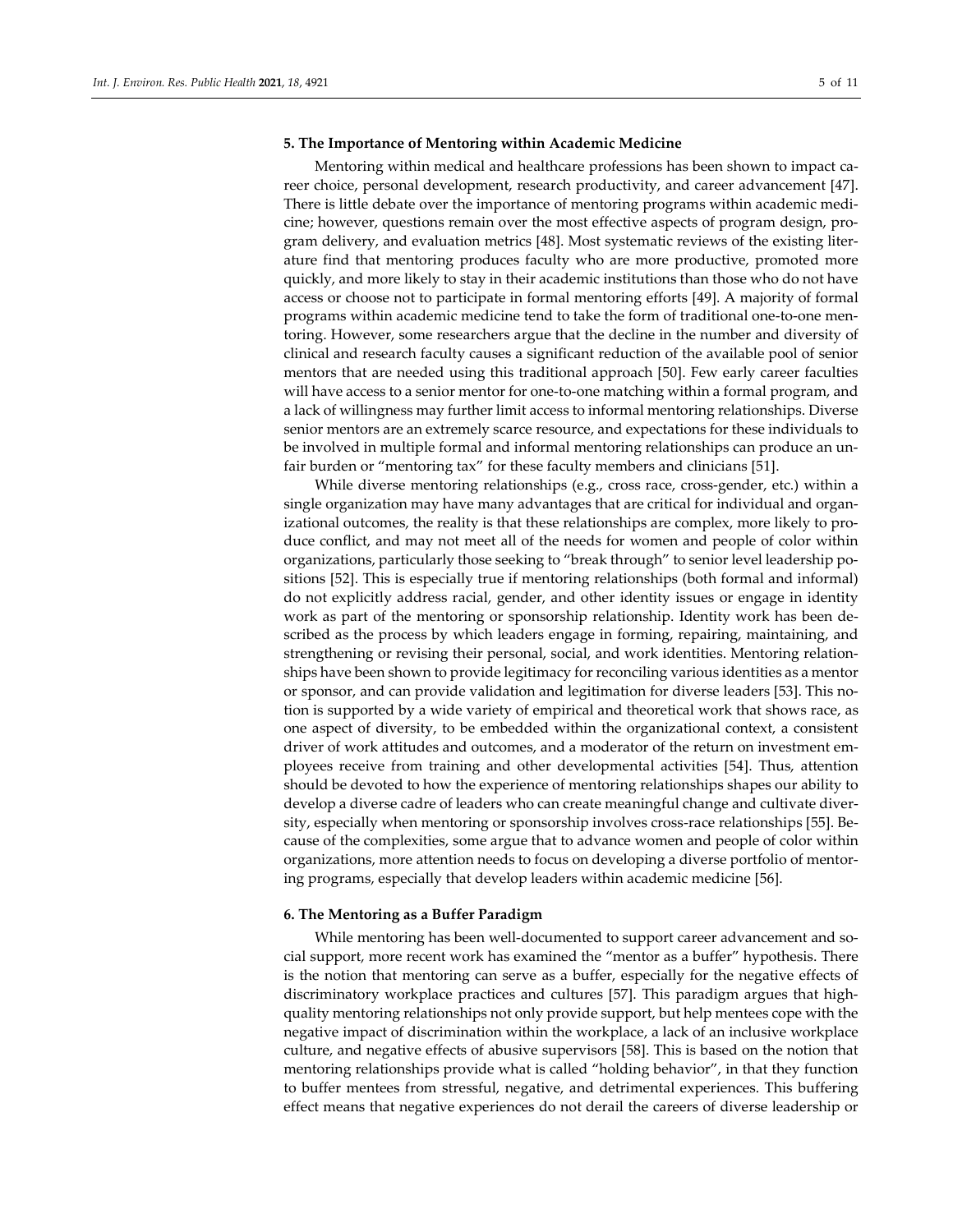reduce the negative impact on feelings of psychological safety, organizational commitment, and perceptions of organizational support. This buffering effect is especially important in situations of both blatant and subtle racism, sexism, and other forms of discrimination. In fact, research acknowledges that women and people of color can experience ambient discrimination, which is the knowledge or awareness of discrimination in the workplace that is aimed at others, but has a negative impact on those with similar social identity membership [59]. This is often likened to the negative effects of second-hand smoke on non-smokers who are in close proximity to these toxic fumes.

Mentoring as a buffer to experienced and/or ambient discrimination or harassment can offset the negative impact in a variety of different ways by various mentors, including senior leaders and peers. For example, mentors can provide containment by creating a safe space and protection, and serve as an advocate for mentees to offset the impact of non-inclusive cultures and discriminatory actions. Mentoring relationships such as those provided by peers can be a source of empathy that provides much needed confirmation and validation for subtle forms of discrimination, harassment, and microaggressions. Organization-sponsored mentoring programs that provide senior role models can serve as a buffer by sharing their own experiences and insights and enabling perspectives that can help mentees make sense out of negative experiences and discrimination and navigate the environment.

This idea of mentoring as a buffer has been shown by a number of research studies that look at the notion of a psychological contract breach. The concept of the psychological contract involves an individual's perception of the reciprocal relationship that exists between them and the organization [60]. This research shows that mentors are able to help individuals to recognize and interpret changes, or what the research calls a "breach" in the psychological contract. These breaches in the psychological contract are known to have a negative impact on overall job satisfaction, commitment to the organizations, and retention [61]. While having a mentor does not guarantee that all promises by an organization will be kept, mentors can help with the recognition, interpretation, and coping behaviors that result as a function of a breach. Diverse leaders can experience challenges in having their identities validated and respected by others who view them as different from or in conflict with traditional definitions and expectations of leadership based on the organization's history, its culture, and societal norms. One study on inter-organizational formal mentoring found that using a combination of identity-based leadership development that includes senior and peer mentoring is effective at buffering the impact of negative workplace environments, non-supportive supervisors, and perceived breaches in the psychological contract [62].

This is especially important for URM leaders, who are often the target of discrimination or can be negatively impacted by ambient discrimination. In fact, recent research has shown that mentors and role models can reduce the negative impact of a psychological contract breach more effectively than formal supervisorial relationships, which often contribute to perceived inequalities at work [63]. This suggests that mentoring relationships are not only essential for helping to buffer the negative impact of direct experiences within the workplace, but can help mentees to understand, interpret, and cope with ambient discriminatory experiences that take place within the organization, profession, and, as we have witnessed by the racism pandemic, throughout the world. This buffering effect is especially important as URM leaders cope with the disproportionately negative impact of these dual pandemics (racism and COVID-19) or what is now called a syndemic [64]. Thus, the need for organization-sponsored mentoring that provides both direct and indirect benefits of different mentoring relationships (e.g., hierarchical, peer, or group mentoring), especially for diverse leadership, is both impactful and necessary for developing diverse leaders within academic medicine [65].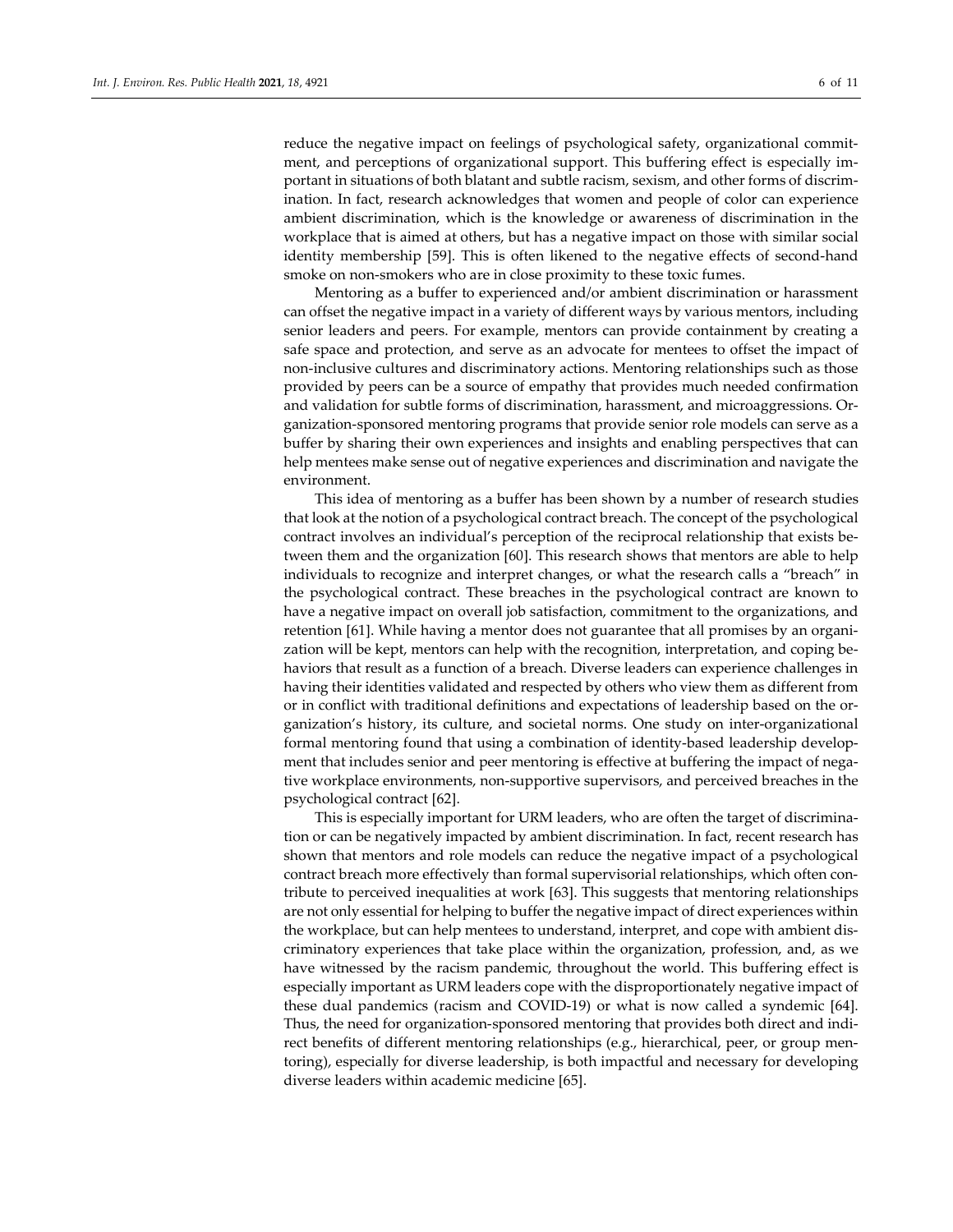### **7. Mentoring Programs for Diverse Leaders within Academic Medicine**

The multiple challenges presented in 2020—primarily centered around the dual pandemics of COVID-19 and the visible incidences of racial injustice and subsequent protests and insurrection at the capital—have impacted institutions of higher education, as well as every other community. Face-to-face communications have been replaced by multiple virtual platforms. Telemedicine has provided an effective technique for managing many healthcare encounters. Undergraduate medical education has likewise embraced Zoom, MS Teams, Webex, and Google Hangouts to deliver not only what had been delivered traditionally as a lecture, but also small group discussions.

Structured mentoring and career development programs that are embedded in institutional structures result in measurable increases in retention and advancement of young academics [66–68]. The unevenness of mentoring and faculty development programs for URM faculty across academic health centers has resulted in the development of important national programs. We highlight three examples of federal, philanthropic, and organization-led efforts that have longstanding track records in addressing faculty diversity in academic health centers. The federal initiatives supported via Titles VII and VIII education and training programs of the Public Health Service Act (42 USC 292 et seq.) provide financial support to advance faculty diversity through two primary mechanisms: (1) the Centers of Excellence, with a focus on racial and ethnic minority faculty recruitment and leadership development, and (2) the Faculty Loan Repayment, which provides racial and ethnic minority medical school faculty with funds to repay qualifying educational loans. The Centers of Excellence programs imbed one-on-one mentoring for participating scholars, as well as group activities to provide career support.

In 1983, the Robert Wood Johnson Foundation launched the Harold Amos Medical Faculty Development Program (AMFD) to mentor "individuals from historically disadvantaged and underrepresented backgrounds" and to advance as faculty and in leadership in academic health centers. The program is comprised of an annual stipend and a grant to support protected time for research and mentorship by a senior faculty member. The results over 30 years show that, of the nearly 300 participants, many have remained in academic medicine, holding positions as full professors, chairs of departments, leaders within the National Institutes of Health, and national and international leaders in research (https://www.amfdp.org/about/history (accessed on 2 May 2021).

Recognizing the uneven availability of faculty development programs across all medical institutions, the Association of American Medical Colleges initiated what was named at the time the Minority Faculty Career Development Seminar to address issues related to URM faculty retention and advancement in 1990. The three-day seminar brings together diverse senior faculty across the US to deliver culturally responsive workshops to URM early career faculty focused on strategies for career and leadership development. The seminar culture is about fostering a sense of belongingness in academic medicine through networking with peers, guidance tailored to the unique experiences of URM faculty, and access to diverse senior leaders. To date, the program has served about 2500 diverse faculty. These programs that have continued after 30 years signify the longstanding need for programs and resources to advance faculty diversity in health profession education.

#### **8. Conclusions**

It is important to acknowledge that the nation did not arrive at the place of physician workforce shortages by chance, and the previous and current health and healthcare disparities are the result of persistent acts of racism, sexism, and other forms of discrimination that occur at the individual, interpersonal, institutional, and societal levels. From the culmination of the Civil War, the victorious General William T. Sherman proposed dividing up the huge plantations of southeastern Georgia to grant each family of color "40 acres and a mule." However, the proposal faced substantial political opposition, and was never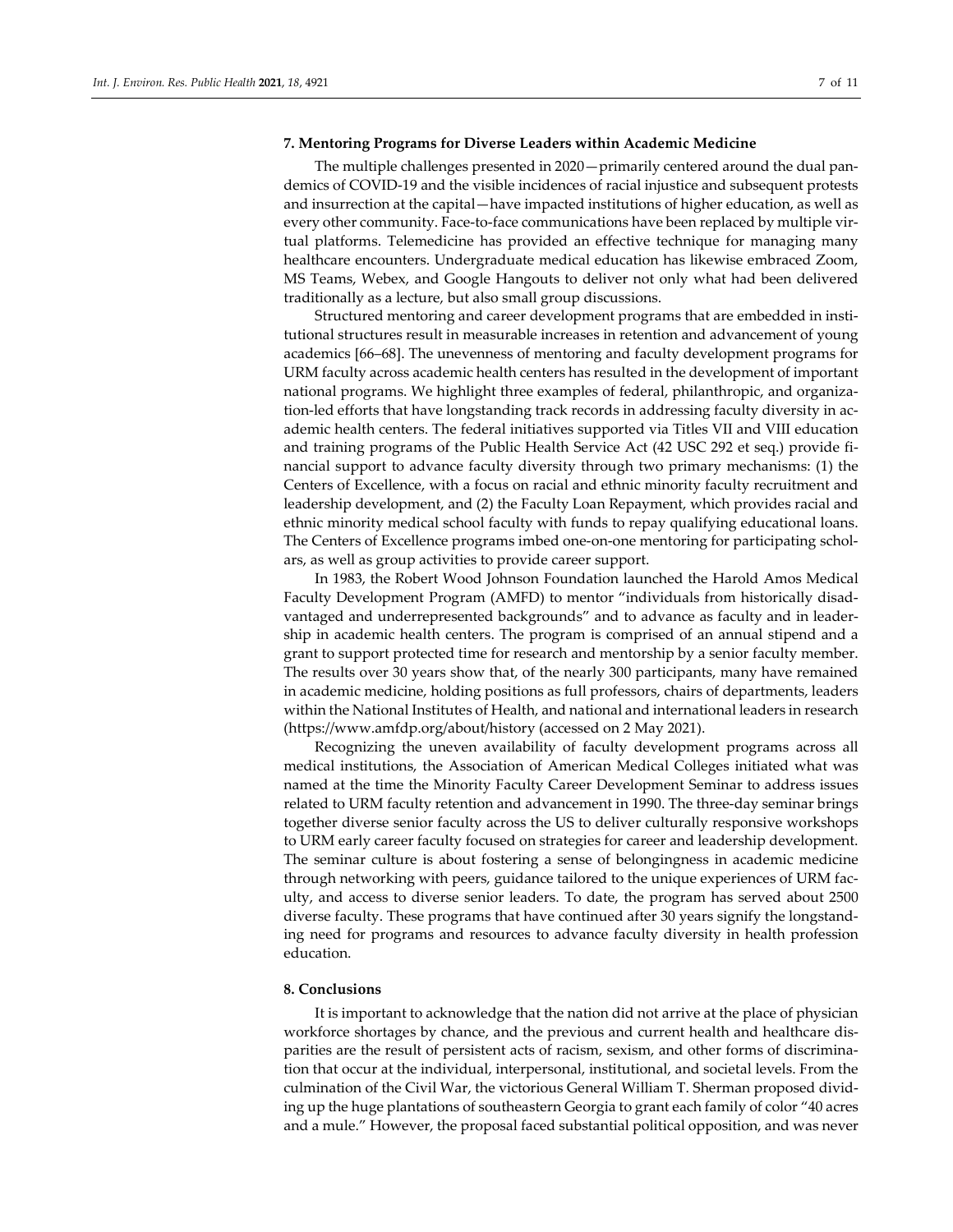widely adopted. It was almost a century later that this concept was again examined through a series of court decisions that interpreted the civil rights guarantees within the Equal Protection Clause of the Fourteenth Amendment—initiatives that became known as affirmative action. Supreme Court Justice William Brennan noted that the mandatory and voluntary programs that were now being supported would help to eliminate the persisting effects of discrimination [69]. These historic and systemic racist actions continue to influence every aspect of American society, and require purposeful intervention.

Academic health centers and national organizations are responding to the syndemic by issuing statements and creating structures that advance diversity, equity, inclusion, and now anti-racism. For example, the AAMC released an anti-racism framework that aspires to foster change at multiple levels: the individual through self-reflection, internal efforts at the AAMC, efforts at academic health centers, and through the engagement of the broader community. While these national and institutional efforts take hold, mentoring as a well-accepted and validated practice to support faculty advancement can be reimagined within the framework of "mentor as a buffer" to mitigate the adverse impacts of past, current, and future crises. Expanding institution-supported mentoring programs as part of a standardized solution offers great promise in advancing URM faculty success and thriving for all faculty in academic medicine [70].

**Author Contributions:** Conceptualization, J.E.S.-P., K.M.C., N.P.-H. and A.J.M.; investigation, J.E.S.-P., K.M.C., N.P.-H. and A.J.M.; resources, J.E.S.-P., K.M.C., N.P.-H. and A.J.M.; writing—original draft preparation, J.E.S.-P., K.M.C., N.P.-H. and A.J.M.; writing—review and editing, J.E.S.-P., K.M.C., N.P.-H. and A.J.M.; supervision, J.E.S.-P.; project administration, A.J.M. All authors have read and agreed to the published version of the manuscript.

**Funding:** This research received no external funding.

**Institutional Review Board Statement:** Not applicable.

**Informed Consent Statement:** Not applicable.

**Conflicts of Interest:** The authors declare no conflict of interest.

## **References**

- 1. Jones, C.P. Toward the Science and Practice of Anti-Racism: Launching a National Campaign Against Racism. *Ethn Dis*. **2018**, *28*, 231–234, doi:10.18865/ed.28.S1.231.
- 2. Murrell, A.J. Aversive Racism: Foundations, Impact, and Future Directions. *Oxf. Res. Encycl. Bus. Manag.* **2020**, doi:10.1093/acrefore/9780190224851.013.194.
- 3. Mosley, D.V.; Hargons, C.N.; Meiller, C.; Angyal, B.; Wheeler, P.; Davis, C.; Stevens-Watkins, D. Critical consciousness of anti-Black racism: A practical model to prevent and resist racial trauma. *J. Couns. Psychol.* **2021**, *68*, 1.
- 4. Balzora, S. When the minority tax is doubled: Being Black and female in academic medicine. *Nat. Rev. Gastroenterol. Hepatol.*  **2020**, *18*, 1.
- 5. Devakumar, D.; Selvarajah, S.; Shannon, G.; Muraya, K.; Lasoye, S.; Corona, S.; Achiume, E.T. Racism, the public health crisis we can no longer ignore. *Lancet* **2020**, *395*, e112–e113, doi:10.1016/S0140-6736(20)31371-4.
- 6. Kuehn, B.M. AHA Takes Aim at Structural Racism as a Public Health Crisis. *Circulation* **2021**, *143*, 501–502, doi:10.1161/CIRCU-LATIONAHA.120.053306
- 7. Hlavinka, E. *Racial Bias in Flexner Report Permeates Medical Education Today*; MedPage Today. 18 June 2020. Available online: https://www.medpagetoday.com/publichealthpolicy/medicaleducation/87171 (accessed on 2 May 2021).
- 8. Campbell, K.M.; Corral, I.; Linares J.L.I.; Tumin, D. Projected Estimates of African American Medical Graduates of Closed Historically Black Medical Schools. *JAMA Netw. Open*. **2020**, *3*, e2015220, doi:10.1001/jamanetworkopen.2020.15220.
- 9. Testoff, A.; Aronoff, R. The Health Careers Opportunity Program: One influence on increasing the number of minority students in schools of health professions. *Public Health Rep.* **1983**, *98*, 284.
- 10. Sullivan, L.W.; Mittman, I.S. The state of diversity in the health professions a century after Flexner. *Acad. Med.* **2010**, *85*, 246–253.
- 11. Hurtado, S. Linking diversity with the educational and civic missions of higher education. *Rev. High. Educ.* **2007**, *30*, 185–196.
- 12. Gurin, P.; Nagda, B.R.A.; Lopez, G.E. The benefits of diversity in education for democratic citizenship. *J. Soc. Issues* **2004**, *60*, 17–34.
- 13. American Council on Education; American Association of University Professors. *Does Diversity Make a Difference? Three Research Studies on Diversity in College Classrooms*; American Council on Education: Washington, DC, USA; American Association of University Professors: Washington, DC, USA, 2000.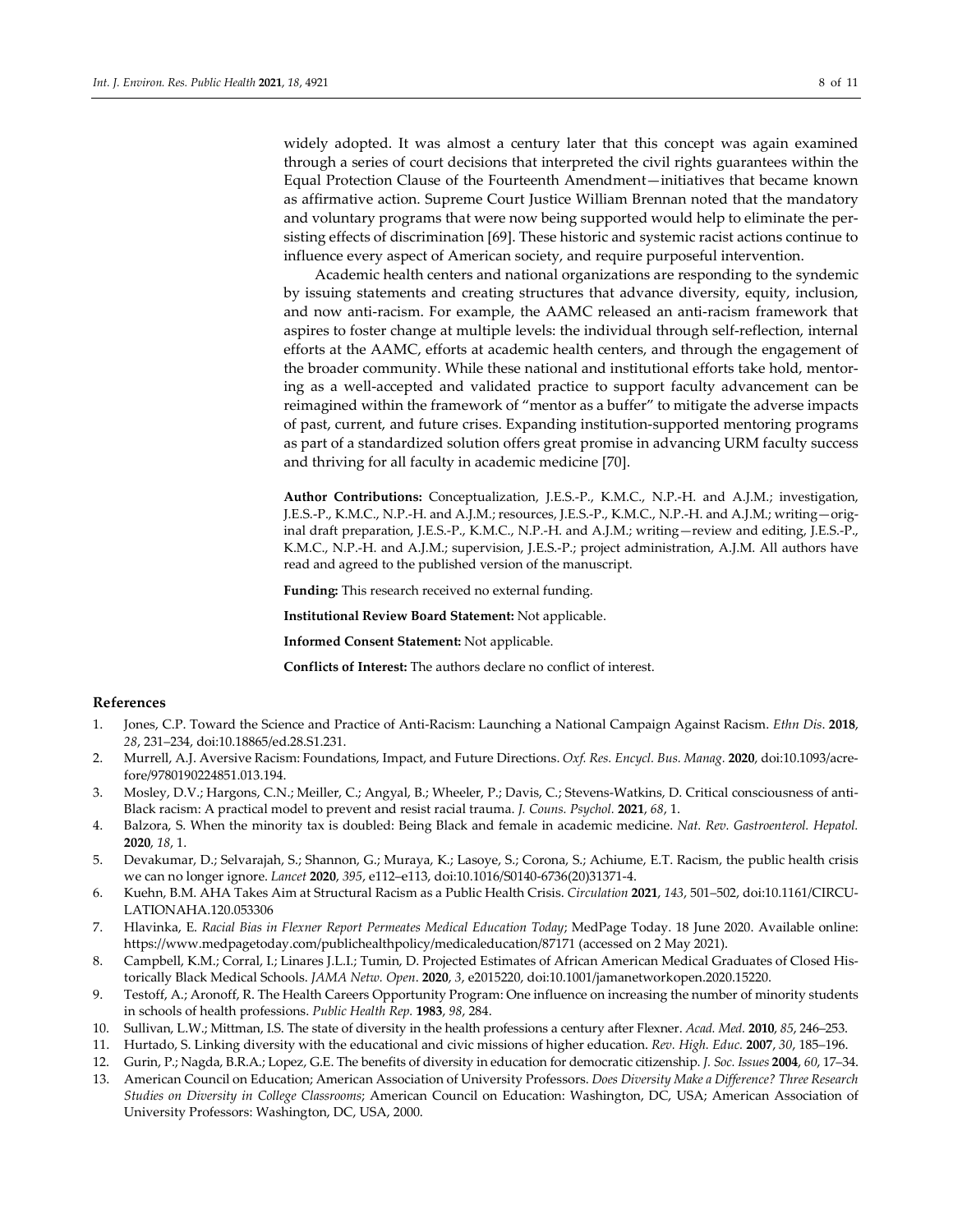- 14. Milem, J. Increasing Diversity Benefits: How Campus Climate and Teaching Methods Affect Student Outcomes. In *Diversity Challenged: Evidence on the Impact of Affirmative Action*; Orfield, G., Ed.; Harvard Education Publishing Group: Cambridge, UK, 2001; pp. 233–249.
- 15. Whitla, D.K.; Orfield, G.; Silen, W.; Teperow, C.; Howard, C.; Reede, J. Educational benefits of diversity in medical school: A survey of students. *Acad Med*. **2003**, *78*, 460–466.
- 16. Stahl, G.K.; Maznevski, M.L.; Voigt, A.; Jonsen, K. Unraveling the effects of cultural diversity in teams: A meta-analysis of research on multicultural work groups. *J. Int. Bus Stud.* **2010**, *41*, 690–709.
- 17. Greenwood, B.N.; Hardeman, R.R.; Huang, L.; Sojourner, A. Physician–patient racial concordance and disparities in birthing mortality for newborns. *Proc. Natl. Acad. Sci. USA* **2020**, *117*, 21194–21200.
- 18. Alsan, M.; Garrick, O.; Graziani, G. Does diversity matter for health? Experimental evidence from Oakland. *Am. Econ. Rev.* **2019**, *109*, 4071–4111.
- 19. Marrast, L.M.; Zallman, L.; Woolhandler, S.; Bor, D.H.; McCormick, D. Minority physicians' role in the care of underserved patients: Diversifying the physician workforce may be key in addressing health disparities. *JAMA Intern. Med.* **2014**, *174*, 289–291.
- 20. LaVeist, T.A.; Nuru-Jeter, A.; Jones, K.E. The association of doctor-patient race concordance with health services utilization. *J. Public Health Policy* **2003**, *24*, 312–323.
- 21. Xierali, I.M.; Castillo-Page, L.; Conrad, S.; Nivet, M.A. Analyzing physician workforce racial and ethnic composition associations: Geographic distribution (Part II). *Anal. Brief*. **2014**, *e14*, 9.
- 22. National Center for Immunization and Respiratory Diseases (NCIRD), Division of Viral Diseases. COVID-19 Racial and Ethnic Health Disparities. Available online: https://www.cdc.gov/coronavirus/2019-ncov/community/health-equity/racial-ethnic-disparities/disparities-hospitalization.html (accessed on 30 April 2021).
- 23. Crumb, L.; Campbell, K.M.; Crowe, A.; Harris, J.A.; Acheampong, C.; Little, J*.* Responding to COVID-19: Perspectives on Curricular Changes in a Rural Medical School. *South Med. J.* **2020**, *113*, 368–371, doi:10.14423/SMJ.0000000000001124.
- 24. Hudson, B.; Campbell, K.M. Does Criticism of Minority Faculty Result from a Lack of Senior Leadership Training and Accountability? *Acad. Med*. **2020**, *95*, 1792, doi:10.1097/ACM.0000000000003735.
- 25. Lucey, C.R.; Johnston, S.C. The transformational effects of COVID-19 on medical education. *JAMA* **2020**, *324*, 1033–1034.
- 26. Mader, E.M.; Rodríguez, J.E.; Campbell, K.M.; Smilnak, T.; Bazemore, A.W.; Petterson, S.; Morley, C.P. Status of underrepresented minority and female faculty at medical schools located within Historically Black Colleges and in Puerto Rico. *Med Educ. Online* **2016**, *21*, 29535.
- 27. Association of American Medical Colleges. U.S. Medical School Faculty by Gender and Race and Ethnicity, 2003–2007. In Diversity in Medical Education: Facts and Figures 2008. Available online: https://www.aamc.org/media/7581/download (accessed on 30 April 2021).
- 28. Fisher, A.J.; Mendoza-Denton, R.; Patt, C.; Young, I.; Eppig, A.; Garrell, R.L.; Richards, M.A. Structure and belonging: Pathways to success for underrepresented minority and women PhD students in STEM fields. *PLoS ONE* **2019**, *14*, e0209279.
- 29. Stout, R.; Archie, C.; Cross, D.; Carman, C.A. The relationship between faculty diversity and graduation rates in higher education. *Intercult. Educ.* **2018**, *29*, 399–417.
- 30. Umbach, P.D. The Contribution of Faculty of Color to Undergraduate Education. *Res. High Educ.* **2006**, *47*, 317–345.
- 31. Hurtado, S. Linking Diversity and Educational Purpose: How Diversity Affects the Classroom Environment and Student Development. In *Diversity Challenged: Evidence on the Impact of Affirmative Action*; Orfield, G., Ed.; Harvard Education Publishing Group: Cambridge, MA, USA, 2001; pp. 187–203.
- 32. Rodríguez, J.E.; López, I.A.; Campbell, K.M.; Dutton, M. The Role of Historically Black College and University Medical Schools in Academic Medicine. *J. Health Care Poor Underserved*. **2017**, *28*, 266–278, doi:10.1353/hpu.2017.0022.
- 33. Ku, M.C.; Li, Y.E.; Prober, C.; Valantine, H.; Girod, S.C. Decisions, decisions: how program diversity influences residency program choice. *J. Am. Coll. Surg.* **2011**, *213*, 294–305.
- 34. Phitayakorn, R.; Macklin, E.A.; Goldsmith, J.; Weinstein, D.F. Applicants' self-reported priorities in selecting a residency program. *J. Grad. Med Educ.* **2015**, *7*, 21.
- 35. Agawu, A.; Fahl, C.; Alexis, D.; Diaz, T.; Harris, D.; Harris, M.C.; Higginbotham, E.J. The influence of gender and underrepresented minority status on medical student ranking of residency programs. *J. Natl. Med Assoc.* **2019**, *111*, 665–673.
- 36. Aagaard, E.M.; Julian, K.; Dedier, J.; Soloman, I.; Tillisch, J.; Perez-Stable, E.J. Factors affecting medical students' selection of an internal medicine residency program. *J. Natl. Med. Assoc.* **2005**, *97*, 1264.
- 37. Fairmont, I.; Farrell, N.; Johnson, A.P.; Cabrera-Muffly, C. Influence of gender and racial diversity on the otolaryngology residency match. *Otolaryngol. Head Neck Surg.* **2020**, *162*, 290–295.
- 38. Yousuf, S.J.; Kwagyan, J.; Jones, L.S. Applicants' choice of an ophthalmology residency program. *Ophthalmology* **2013**, *120*, 423–427.
- 39. Loes, C.N.; Culver, K.C.; Trolian, T.L. How collaborative learning enhances students' openness to diversity. *J. High. Educ.* **2018**, *89*, 935–960.
- 40. Jarman, B.T.; Borgert, A.J.; Kallies, K.J.; Joshi, A.R.; Smink, D.S.; Sarosi, G.A. Underrepresented minorities in general surgery residency: Analysis of interviewed applicants, residents, and core teaching faculty. *J. Am. Coll. Surg.* **2020**, *231*, 54-58.
- 41. Webber, S.; Schwartz, A.; Kemper, K.J.; Batra, M.; Mahan, J.D.; Babal, J.C.; Pediatric Resident Burnout-Resilience Study Consortium. Faculty and Peer Support during Pediatric Residency: Association with Performance Outcomes, Race, and Gender. *Acad. Pediatrics* **2020**, *21*, 366–374.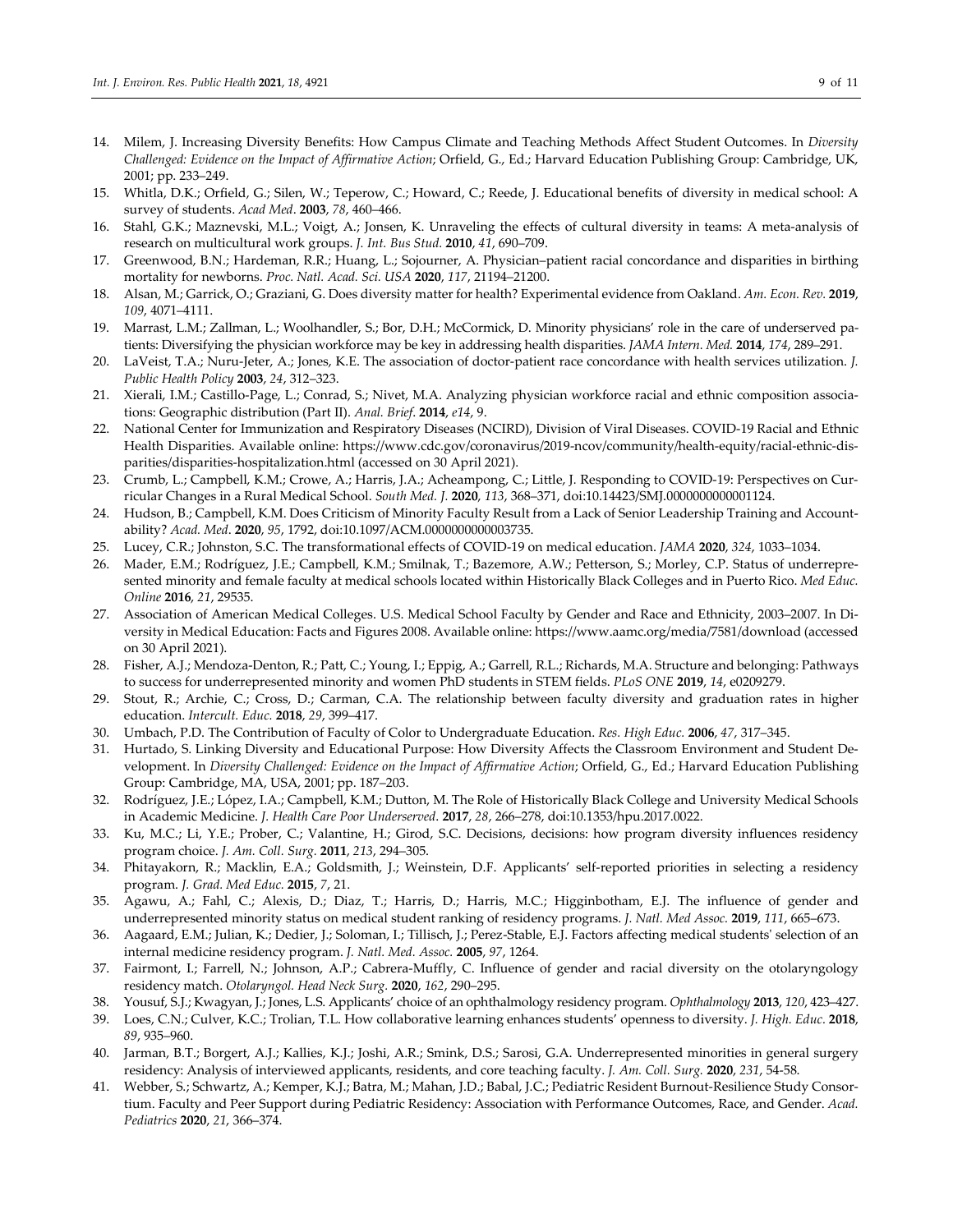- 42. Okike, K.; Phillips, D.P.; Swart, E.; O'Connor, M.I. Orthopaedic Faculty and Resident Sex Diversity Are Associated with the Orthopaedic Residency Application Rate of Female Medical Students. *J. Bone Jt. Surg.* **2019**, *101*, e56.
- 43. Sobel, A.D.; Cox, R.M.; Ashinsky, B.; Eberson, C.P.; Mulcahey, M.K. Analysis of factors related to the sex diversity of orthopaedic residency programs in the United States. *J. Bone Jt. Surg. Am. Vol.* **2018**, *100*, e79.
- 44. Campbell, K.M.; Rodríguez, J.E. Addressing the Minority Tax: Perspectives from Two Diversity Leaders on Building Minority Faculty Success in Academic Medicine. *Acad. Med*. **2019**, *94*, 1854–1857, doi:10.1097/ACM.0000000000002839.
- 45. Bonifacino, E.; Ufomata, E.O.; Farkas, A.H.; Turner, R.; Corbelli, J.A. Mentorship of Underrepresented Physicians and Trainees in Academic Medicine: A Systematic Review. *J. Gen. Intern. Med.* **2021**, *36*, 1023–1034.
- 46. Kaplan, S.E.; Raj, A.; Carr, P.L.; Terrin, N.; Breeze, J.L.; Freund, K.M. Race/ethnicity and success in academic medicine: Findings from a longitudinal multi-institutional study. *Acad. Med. J. Assoc. Am. Med. Coll.* **2018**, *93*, 616.
- 47. Diaz, T.; Navarro, J.R.; Chen, E.H. An institutional approach to fostering inclusion and addressing racial bias: implications for diversity in academic medicine. *Teach. Learn. Med.* **2020**, *32*, 110–116.
- 48. Harris, T.B.; Thomson, W.A.; Moreno, N.P.; Conrad, S.; White, S.E.; Young, G.H.; Monroe, A.D. Advancing holistic review for faculty recruitment and advancement. *Acad. Med.* **2018**, *93*, 1658–1662.
- 49. Sood, A.; Brakey, H.R.; Myers, O.; Greenberg, N.; Tigges, B.; Sigl, D.; Wilson, B. Exiting Medicine Faculty Want the Organizational Culture and Climate to Change. *Chron. Mentor. Coach.* **2020**, *4*, 359.
- 50. Carson, T.L.; Aguilera, A.; Brown, S.D.; Peña, J.; Butler, A.; Dulin, A.; Jonassaint, C.R.; Riley, I.; Vanderbom, K.; Molina, K.M.; et al. A Seat at the Table: Strategic Engagement in Service Activities for Early-Career Faculty from Underrepresented Groups in the Academy. *Acad. Med.* **2019**, *94*, 1089–1093, doi:10.1097/ACM.0000000000002603.
- 51. Blake-Beard, S.; Murrell, A.J.; Thomas, D.A. Unfinished Business: The Impact of Race on Understanding Mentoring Relationships. In *Handbook on Mentoring*; Rose-Ragins, B., Kram, K., Eds.; Sage Publications: Thousand Oaks, CA, USA, 2007.
- 52. Rodríguez, J.E.; Campbell, K.M.; Pololi, L.H. Addressing disparities in academic medicine: what of the minority tax? *BMC Med. Educ*. **2015**, *15*, 6, doi:10.1186/s12909-015-0290-9.
- 53. Beech, B.M.; Calles-Escandon, J.; Hairston, K.G.; Langdon, S.E.; Latham-Sadler, B.A.; Bell, R.A. Mentoring programs for underrepresented minority faculty in academic medical centers: A systematic review of the literature. *Acad. Med.* **2013**, *88*, 541– 549, doi:10.1097/ACM.0b013e31828589e3.
- 54. Straus, S.E.; Straus, C.; Tzanetos, K. Career choice in academic medicine. *J. Gen. Intern. Med.* **2006**, *21*, 1222–1229.
- 55. South-Paul, J.E.; Campbell, K.M.; Murrell, A.J. Enhancing Diversity within Academic Health Centers. In *Diversity Across the Disciplines Research on People, Policy, Process, and Paradigm*; Murrell, A.J., Petrie-Wyman, J.L.; Soudi, A., Eds.; Information Age Publishing: Charlotte, NY, USA, 2019.
- 56. Straus, S.E.; Johnson, M.O.; Marquez, C.; Feldman, M.D. Characteristics of successful and failed mentoring relationships: A qualitative study across two academic health centers. *Acad. Med.* **2013**, *88*, 82–89.
- 57. Ragins, B.R.; Cotton, J.L. Easier said than done: Gender differences in perceived barriers to gaining a mentor. *Acad. Manag. Jnl.* **1991**, *3*4, 939–951.
- 58. Kahn, W.A. Holding environments at work. *Jnl App. Beh. Sci*. **2001**, *37*, 260–279.
- 59. Chrobot-Mason, D.; Ragins, B.R.; Linnehan, F. Second hand smoke: Ambient racial harassment at work. *J. Manag. Psychol.* **2013**, *28*, 470–491.
- 60. Robinson, S.L.; Morrison, E.W. The development of psychological contract breach and violation: A longitudinal study. *J. Organ. Behav.* **2000**, *21*, 525–546. .
- 61. Rousseau, D.M. Schema, promise and mutuality: The building blocks of the psychological contract. *J. Occup. Organ. Psychol.*  **2001**, *74*, 511–541.
- 62. Murrell, A.J.; Blake-Beard, S.; Porter, D.M. *The Importance of Peer Mentoring, Identity Work and Holding Environments: A Study of African American Leadership Development*; Working paper; 2021. Available online:https://www.mdpi.com/journal/ijerph/special\_issues/Diversity\_Equity\_Inclusion (accessed on 30 April 2021).
- 63. Zagenczyk, T.J.; Gibney, R.; Kiewitz, C.; Restubog, S.L.D. Mentors, supervisors and role models: Do they reduce the effects of psychological contract breach? *Hum. Resour. Manag. J.* **2009**, *19*, 237–259.
- 64. Gravlee, C.C. Systemic racism, chronic health inequities, and COVID-19: A syndemic in the making? *Amer. Jnl. of Hum. Bio*. **2020**, doi:10.1002/ajhb.23482.
- 65. Murrell, A.J.; South-Paul, J.E. The emerging power of peer mentoring within academic medicine. In *Mentoring Diverse Leaders: Creating Change for People, Processes, & Paradigms*; Murrell, A.J., Blake-Beard, S., Eds.; Routledge: New York, NY, USA, 2017; pp.85–103.
- 66. Daley, S.P.; Broyles, S.L.; Rivera, L.M.; Brennan, J.J.; Lu, E.R.; Reznik, V. A conceptual model for faculty development in academic medicine: The underrepresented minority faculty experience. *J. Natl. Med. Assoc*. **2011**, *103*, 816–821.
- 67. Raphael, J.L. The Role of Sponsorship in Achieving Workforce Diversity in Academic Pediatrics. *Pediatrics* **2019**, *144*, e20191532.
- 68. Butts, G.C.; Johnson, J.; Strelnick, A.H.; Soto-Greene, M.L.; Williams, B.; Lee-Rey, E. Diversity in academic medicine no. 4 Northeast Consortium: innovation in minority faculty development. *Mt. Sinai J. Med.* **2008**, *75*, 517–522.